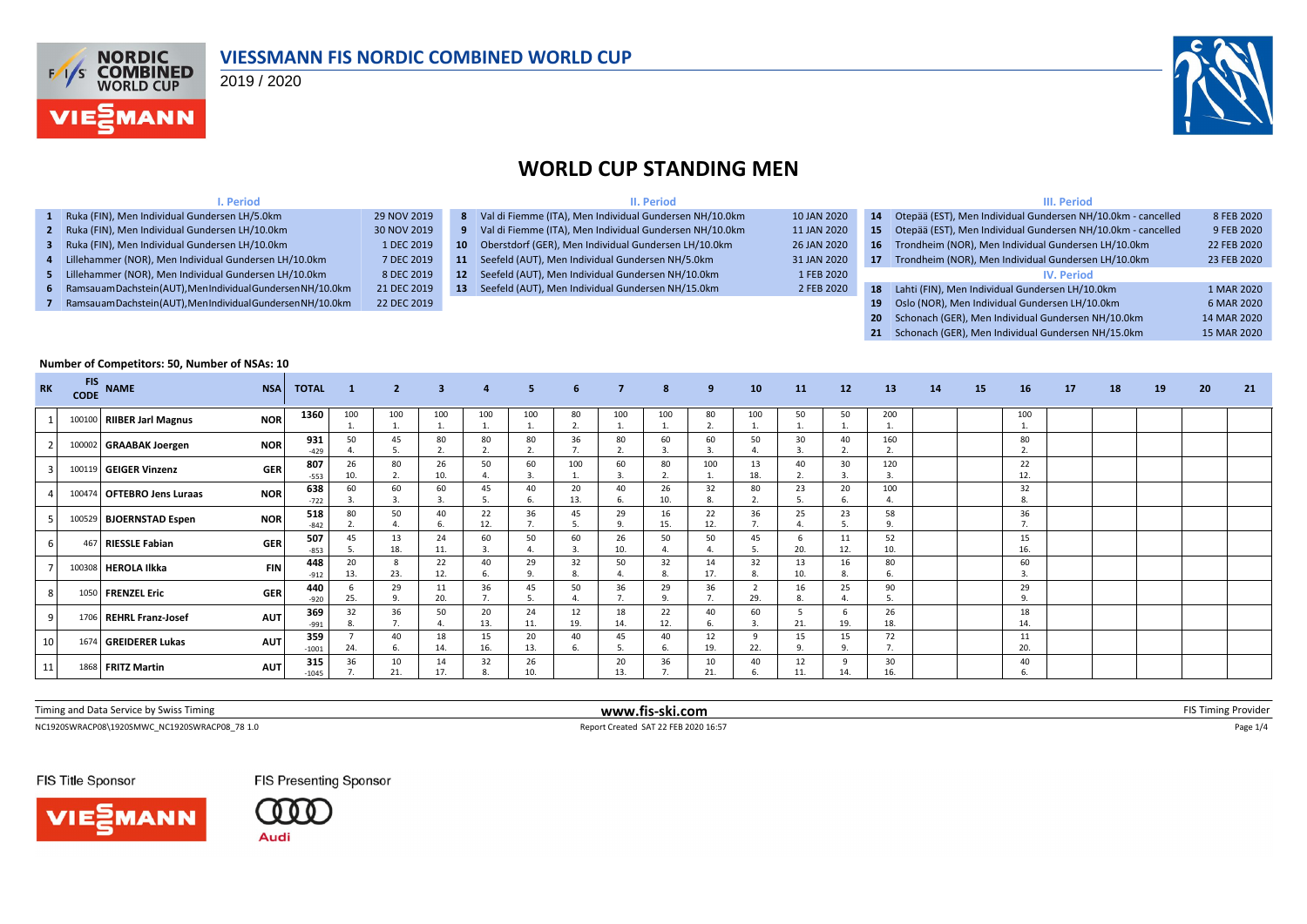



**VIESMANN** 

2019 / 2020



# **WORLD CUP STANDING MEN**

| <b>RK</b>       | <b>FIS</b><br><b>CODE</b> | <b>NAME</b>                 | <b>NSA</b> | <b>TOTAL</b>   | $\mathbf{1}$          | $\overline{2}$                 | з                              |                       |                                |                                |                                |           | 9                     | 10         | 11                             | 12                             | 13                    | 14 | 15 | 16                             | 17 | 18 | 19 | 20 | 21 |
|-----------------|---------------------------|-----------------------------|------------|----------------|-----------------------|--------------------------------|--------------------------------|-----------------------|--------------------------------|--------------------------------|--------------------------------|-----------|-----------------------|------------|--------------------------------|--------------------------------|-----------------------|----|----|--------------------------------|----|----|----|----|----|
| 12              |                           | 1600 FAISST Manuel          | <b>GER</b> | 313<br>$-1047$ | 40<br>6.              | 22<br>12.                      | 32<br>8.                       | 5<br>26.              | 11<br>20.                      | 29<br>9.                       | 32<br>8.                       |           | 29<br>$\mathbf{q}$    | 29<br>9.   | $\overline{\mathbf{3}}$<br>26. | 8<br>15.                       | 28<br>17.             |    |    | 45<br>5.                       |    |    |    |    |    |
| 13              |                           | 1136 WATABE Akito           | <b>JPN</b> | 279<br>$-1081$ | 13<br>18.             | 26<br>10.                      | 9<br>22.                       | 11<br>20.             | 18<br>14.                      | 13<br>18.                      | 16<br>15.                      | 18<br>14. | 15<br>16.             | 26<br>10.  | 20<br>6.                       | 18                             | 64<br>-8.             |    |    | 12<br>19.                      |    |    |    |    |    |
| 14              |                           | 592 KLAPFER Lukas           | <b>AUT</b> | 213<br>$-1147$ | $\overline{4}$<br>27. | $\overline{\mathbf{3}}$<br>28. |                                | 14<br>17.             |                                | 24<br>11.                      |                                | 24<br>11. | 45<br>5.              | 20<br>13.  | 8<br>16.                       | 5<br>22.                       | 40<br>13.             |    |    | 26<br>10.                      |    |    |    |    |    |
| 15              |                           | 590 RYDZEK Johannes         | <b>GER</b> | 198<br>$-1162$ |                       |                                |                                | 16<br>15.             |                                | 15<br>16.                      | $\overline{\mathbf{3}}$<br>28. | 45<br>5.  | 26<br>10.             | -4<br>27.  | $\overline{4}$<br>23.          | 13<br>10.                      | 48<br>11.             |    |    | 24<br>11.                      |    |    |    |    |    |
| 16              | 1761                      | JOEBSTL Thomas              | <b>AUT</b> | 180<br>$-1180$ | 24<br>11.             | 32<br>8.                       | 6<br>25.                       | 26<br>10.             | 32<br>8.                       | 26<br>10.                      | 15<br>16.                      |           | $\overline{7}$<br>24. | 5<br>26.   | $\overline{\mathbf{3}}$<br>25. | $\overline{\mathbf{3}}$<br>25. |                       |    |    | 1<br>30.                       |    |    |    |    |    |
| 17              |                           | 1821 WEBER Terence          | <b>GER</b> | 171<br>$-1189$ | 10<br>21.             | -7<br>24.                      |                                | 24<br>11.             | 14<br>17.                      | 18<br>14.                      | 14<br>17.                      | 13<br>18. | 16<br>15.             |            | 9<br>14.                       | 5<br>21.                       | 32<br>15.             |    |    | 9<br>22.                       |    |    |    |    |    |
| 18              |                           | 100797 OFTEBRO Einar Luraas | <b>NOR</b> | 160<br>$-1200$ | 16<br>15.             | 5<br>26.                       | 45<br>- 5.                     |                       | $\overline{2}$<br>29.          | $\overline{\mathbf{3}}$<br>28. | $\overline{7}$<br>24.          | 5<br>26.  | 6<br>25.              | 12<br>19.  | 10<br>13.                      | 10<br>13.                      | 36<br>14              |    |    | $\overline{\mathbf{3}}$<br>28. |    |    |    |    |    |
| 19              |                           | 1562 COSTA Samuel           | <b>ITA</b> | 158<br>$-1202$ | 29<br>9.              |                                |                                | 29<br>9.              | 22<br>12.                      | 22<br>12.                      | 22<br>12.                      | 12<br>19. | 13<br>18.             |            | 5<br>22.                       |                                | $\overline{4}$<br>29. |    |    |                                |    |    |    |    |    |
| 20 <sub>1</sub> |                           | 1760 ORTER Philipp          | <b>AUT</b> | 156<br>$-1204$ | 18<br>14.             | 16<br>15.                      | 36<br>7.                       | 8<br>23.              | $\overline{1}$<br>30.          | 10<br>21.                      | 12<br>19.                      | 8<br>23.  | 11<br>20.             | 10<br>21.  | $\overline{2}$<br>27.          |                                | 14<br>24              |    |    | 10<br>21.                      |    |    |    |    |    |
| 21              |                           | 1413 KROG Magnus            | <b>NOR</b> | 153<br>$-1207$ |                       |                                |                                |                       |                                |                                |                                | 9<br>22.  | 8<br>23.              | 22<br>12.  | 8<br>15.                       | 12<br>11.                      | 44<br>12.             |    |    | 50<br>$\overline{4}$           |    |    |    |    |    |
| 22              |                           | 100025 ANDERSEN Espen       | <b>NOR</b> | 150<br>$-1210$ | 22<br>12.             | 12<br>19.                      | 20<br>13.                      |                       | 16<br>15.                      | $\overline{7}$<br>24.          | 13<br>18.                      | 20<br>13. | 20<br>13.             | 14<br>17.  |                                |                                |                       |    |    | -6<br>25.                      |    |    |    |    |    |
| 23              |                           | 1029 PITTIN Alessandro      | <b>ITA</b> | 137<br>$-1223$ | 8<br>23.              | 24<br>11.                      | $\overline{2}$<br>29.          | 18<br>14.             | 12<br>19.                      | 16<br>15.                      | 24<br>11.                      | 6<br>25.  | $\overline{2}$<br>29. | -1<br>30.  |                                | $\overline{\mathbf{3}}$<br>26. | 16<br>23.             |    |    | -5<br>26.                      |    |    |    |    |    |
| 24              |                           | 100547 YAMAMOTO Ryota       | <b>JPN</b> | 126<br>$-1234$ | 12<br>19.             |                                | 29<br>9.                       | 9<br>22.              | $\overline{7}$<br>24.          |                                |                                | 7<br>24.  |                       | 15<br>16.  | $\overline{2}$<br>28.          | $\overline{7}$<br>18.          | 18<br>22.             |    |    | 20<br>13.                      |    |    |    |    |    |
| 25              | 100965                    | <b>LAMPARTER Johannes</b>   | <b>AUT</b> | 102<br>$-1258$ |                       |                                |                                |                       |                                | - 5<br>26.                     | 11<br>20.                      | 15<br>16. | 18<br>14.             | 18<br>14.  | $\overline{7}$<br>17.          | 8<br>16.                       | 20<br>21.             |    |    |                                |    |    |    |    |    |
| 26              |                           | 100280 PORTYK Tomas         | <b>CZE</b> | 96<br>$-1264$  |                       | 20<br>13.                      |                                | $\overline{2}$<br>29. | 6<br>25.                       | 9<br>22.                       | -6<br>25.                      | 14<br>17. | 24<br>11.             |            | 1<br>29.                       | 2<br>27.                       | 12<br>25.             |    |    |                                |    |    |    |    |    |
| 27              |                           | 100323 GERARD Antoine       | <b>FRA</b> | 96<br>$-1264$  | $\overline{2}$<br>29. | 9<br>22.                       | 8<br>23.                       |                       | $\overline{\mathbf{3}}$<br>28. | 14<br>17.                      | 9<br>22.                       | 10<br>21. |                       | - 7<br>24. |                                | $\overline{4}$<br>24.          | 22<br>20.             |    |    | 8<br>23.                       |    |    |    |    |    |
| 28              |                           | 100434 MUHLETHALER Laurent  | <b>FRA</b> | 85<br>$-1275$  |                       | 6<br>25.                       | $\overline{\mathbf{3}}$<br>28. |                       |                                |                                | $\mathbf{A}$<br>27.            |           |                       | 24<br>11.  | $\overline{4}$<br>24.          | $\Delta$<br>23.                | 24<br>19.             |    |    | 16<br>15.                      |    |    |    |    |    |
| 29              |                           | 100314 RIIBER Harald Johnas | <b>NOR</b> | 81<br>$-1279$  | 15<br>16.             | 15<br>16.                      | 12<br>19.                      | $\overline{7}$<br>24. |                                |                                |                                |           |                       |            | 18<br>7.                       |                                |                       |    |    | 14<br>17.                      |    |    |    |    |    |

Timing and Data Service by Swiss Timing **WWW.fis-ski.com WWW.fis-ski.com FIS** Timing Provider

NC1920SWRACP08\1920SMWC\_NC1920SWRACP08\_78 1.0 Report Created SAT 22 FEB 2020 16:57 Page 2/4

FIS Title Sponsor





FIS Presenting Sponsor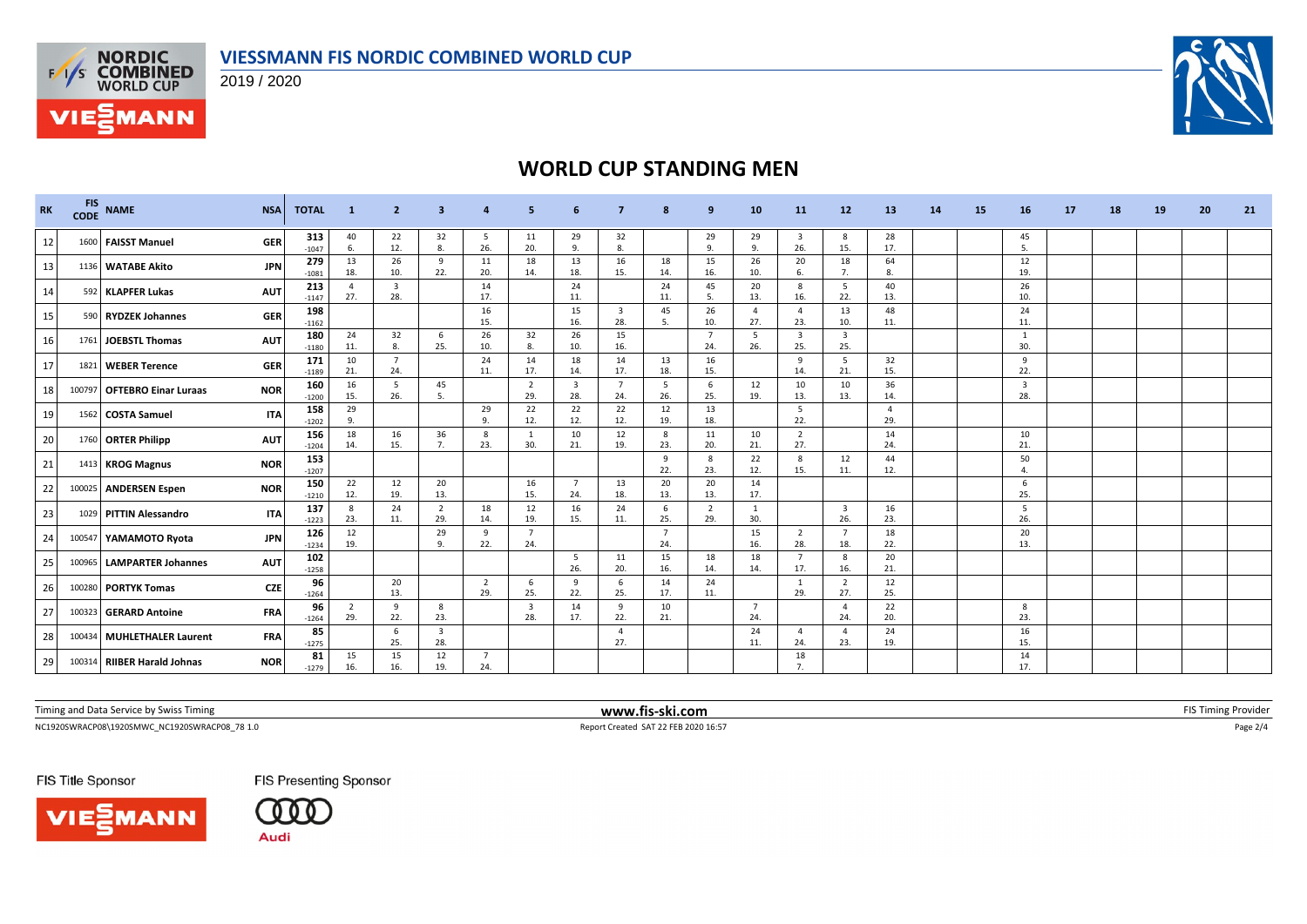

2019 / 2020



# **WORLD CUP STANDING MEN**

| <b>RK</b> | <b>FIS</b><br><b>CODE</b> | <b>NAME</b>               | <b>NSA</b> | <b>TOTAL</b>              | $\blacksquare$                 | $\overline{2}$        | 3                     |                                | 5                     | -6                    |                       |                                | 9                              | 10        | 11                    | 12                    | 13                    | 14 | 15 | 16                    | 17 | 18 | 19 | 20 | 21 |
|-----------|---------------------------|---------------------------|------------|---------------------------|--------------------------------|-----------------------|-----------------------|--------------------------------|-----------------------|-----------------------|-----------------------|--------------------------------|--------------------------------|-----------|-----------------------|-----------------------|-----------------------|----|----|-----------------------|----|----|----|----|----|
| 30        |                           | 1700 WATABE Yoshito       | <b>JPN</b> | 76<br>$-1284$             | 5<br>26.                       |                       | 13<br>18.             | 13<br>18.                      | 13<br>18.             | 8<br>23.              |                       |                                |                                | 11<br>20. | 6<br>19.              |                       |                       |    |    | -7<br>24.             |    |    |    |    |    |
| 31        |                           | 100357 SCHMID Julian      | <b>GER</b> | 52<br>$-1308$             |                                | 18<br>14.             | 15<br>16.             | <sup>1</sup><br>30.            | 10<br>21.             |                       |                       |                                | 1<br>30.                       |           |                       | 1<br>30.              | 6<br>28.              |    |    |                       |    |    |    |    |    |
| 32        |                           | 759 NAGAI Hideaki         | <b>JPN</b> | 41<br>$-1319$             |                                |                       | 10<br>21.             |                                |                       |                       | 10<br>21.             | $\overline{\mathbf{3}}$<br>28. |                                | 16<br>15. |                       | $\overline{2}$<br>28. |                       |    |    |                       |    |    |    |    |    |
| 33        | 100460                    | <b>KOSTNER Aaron</b>      | <b>ITA</b> | 37<br>$-1323$             | 14<br>17.                      | 14<br>17.             | $\overline{4}$<br>27. |                                | 5<br>26.              |                       |                       |                                |                                |           |                       |                       |                       |    |    |                       |    |    |    |    |    |
| 34        | 100439                    | <b>HIRVONEN Eero</b>      | <b>FIN</b> | 36<br>$-1324$             | 9<br>22.                       | -1<br>30.             |                       |                                |                       |                       |                       | 11<br>20.                      |                                |           |                       |                       | $\overline{2}$<br>30. |    |    | 13<br>18.             |    |    |    |    |    |
| 35        |                           | 100811 FLATLA Kasper Moen | <b>NOR</b> | 36<br>$-1324$             |                                |                       |                       | 12<br>19.                      | 9<br>22.              | 11<br>20.             | 1<br>30.              |                                | $\overline{\mathbf{3}}$<br>28. |           |                       |                       |                       |    |    |                       |    |    |    |    |    |
| 36        |                           | 100179 KUPCZAK Szczepan   | <b>POL</b> | 35<br>$-1325$             | $\overline{\mathbf{3}}$<br>28. |                       | $\mathbf{1}$<br>30.   |                                |                       | -1<br>30.             |                       |                                | 5<br>26.                       | 8<br>23.  | 11<br>12.             | 6<br>20.              |                       |    |    |                       |    |    |    |    |    |
| 37        |                           | 100213 YAMAMOTO Go        | <b>JPN</b> | 35<br>$-1325$             | 11<br>20.                      | $\overline{2}$<br>29. | 16<br>15.             | 6<br>25.                       |                       |                       |                       |                                |                                |           |                       |                       |                       |    |    |                       |    |    |    |    |    |
| 38        |                           | 100167 ILVES Kristjan     | <b>EST</b> | 34<br>$-1326$             |                                |                       |                       |                                |                       |                       |                       |                                | $\overline{4}$<br>27.          | 6<br>25.  | $\overline{7}$<br>18. | $\overline{7}$<br>17. | 8<br>27.              |    |    | $\overline{2}$<br>29. |    |    |    |    |    |
| 39        |                           | 100566 SKOGLUND Andreas   | <b>NOR</b> | 24<br>$-1336$             |                                |                       |                       | $\overline{\mathbf{3}}$<br>28. | 15<br>16.             | 6<br>25.              |                       |                                |                                |           |                       |                       |                       |    |    |                       |    |    |    |    |    |
| 40        |                           | 252 GRUBER Bernhard       | <b>AUT</b> | 21<br>$-1339$             |                                |                       |                       | $\overline{4}$<br>27.          |                       | $\overline{4}$<br>27. | $\overline{2}$<br>29. | $\overline{2}$<br>29.          | 9<br>22.                       |           |                       |                       |                       |    |    |                       |    |    |    |    |    |
| 41        |                           | 100316 TILLER Simen       | <b>NOR</b> | 18<br>$-1342$             |                                |                       |                       | 10<br>21.                      | 8<br>23.              |                       |                       |                                |                                |           |                       |                       |                       |    |    |                       |    |    |    |    |    |
| 42        |                           | 100268 PAZOUT Ondrej      | <b>CZE</b> | 16<br>$-1344$             | 1<br>30.                       | $\overline{4}$<br>27. |                       |                                |                       | $\overline{2}$<br>29. | 5<br>26.              | $\overline{4}$<br>27.          |                                |           |                       |                       |                       |    |    |                       |    |    |    |    |    |
| 43        |                           | 100538 MUTRU Leevi        | <b>FIN</b> | 11<br>$-1349$             |                                | 11<br>20.             |                       |                                |                       |                       |                       |                                |                                |           |                       |                       |                       |    |    |                       |    |    |    |    |    |
| 44        |                           | 1774 BUZZI Raffaele       | <b>ITA</b> | 10<br>$-1350$             |                                |                       |                       |                                |                       |                       |                       |                                |                                |           |                       |                       | 10<br>26.             |    |    |                       |    |    |    |    |    |
| 45        |                           | 100495 KARHUMAA Wille     | <b>FIN</b> | 9<br>$-1351$              |                                |                       | 5<br>26.              |                                | $\overline{4}$<br>27. |                       |                       |                                |                                |           |                       |                       |                       |    |    |                       |    |    |    |    |    |
| 46        |                           | 100184 LANGE Jakob        | <b>GER</b> | 8<br>$-1352$              |                                |                       |                       |                                |                       |                       | 8<br>23.              |                                |                                |           |                       |                       |                       |    |    |                       |    |    |    |    |    |
| 47        |                           | 100191 GERSTGRASER Paul   | <b>AUT</b> | $\overline{7}$<br>$-1353$ |                                |                       | $\overline{7}$<br>24. |                                |                       |                       |                       |                                |                                |           |                       |                       |                       |    |    |                       |    |    |    |    |    |

Timing and Data Service by Swiss Timing **WWW.fis-ski.com WWW.fis-ski.com FIS** Timing Provider

NC1920SWRACP08\1920SMWC\_NC1920SWRACP08\_78 1.0 Report Created SAT 22 FEB 2020 16:57 Page 3/4

FIS Title Sponsor





FIS Presenting Sponsor